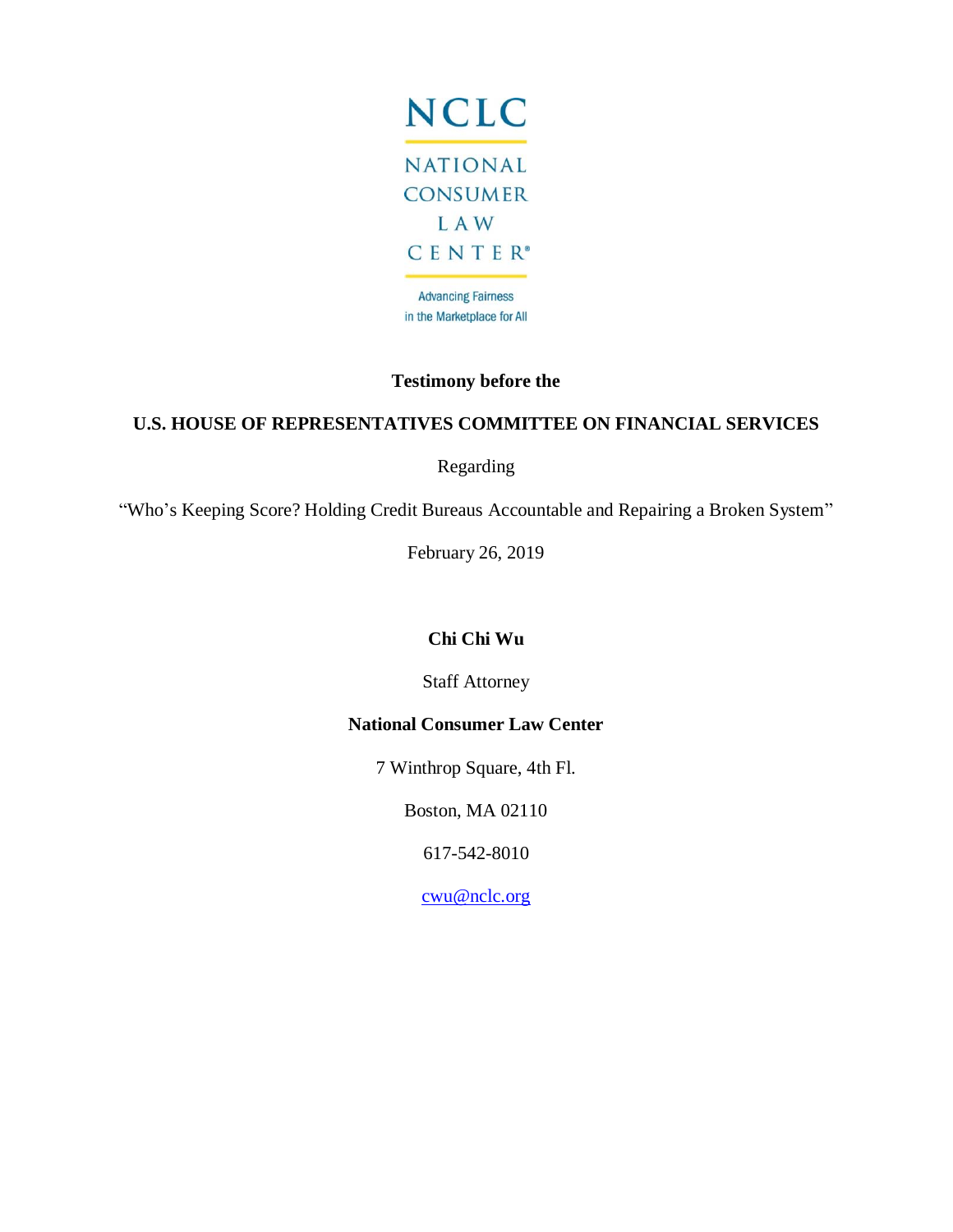#### Testimony of Chi Chi Wu, National Consumer Law Center Before the U.S. House of Representatives Committee on Financial Services regarding "Who's Keeping Score? Holding Credit Bureaus Accountable and Repairing a Broken System" February 26, 2019

#### **Introduction and Summary**

 $\overline{a}$ 

Chairwoman Waters, Ranking Member McHenry, and Members of the Committee, thank you for inviting me to testify today regarding consumer credit reporting and the need for reform. I offer my testimony here on behalf of the low-income clients of the National Consumer Law Center.<sup>1</sup> NCLC has long advocated for stronger laws and regulation to ensure accuracy and fairness in the U.S. credit reporting system and to reform the Big Three credit bureaus (Equifax, Experian and TransUnion), known as the nationwide consumer reporting agencies ("CRAs") under the Fair Credit Reporting Act (FCRA).

NCLC has testified many times before Congress, including before this Committee, on the need for reform of the credit reporting system to address issues such as:

- unacceptable error rates and the myriad types of systemic inaccuracies in credit reports;
- the travesty of the automated dispute system used by the credit bureaus;
- the absurdity that credit reports and scores treats consumers who have fallen on hard times as irresponsible deadbeats;
- systemic racial disparities in credit scoring;
- the unfair impact of medical debt on credit reports; and
- the problems with use of credit reports for employment purposes.<sup>2</sup>

These are all topics we once again discuss, because none of them have been adequately addressed despite decades of efforts by federal and state regulators, state legislatures, and consumer advocates. Moreover, we added a new problem to address in 2017, the deficiencies in data security that led to the massive Equifax data breach, which also has not yet been adequately addressed.

<sup>&</sup>lt;sup>1</sup> The National Consumer Law Center is a nonprofit organization specializing in consumer issues on behalf of low-income people. We work with thousands of legal services, government and private attorneys, as well as community groups and organizations, from all states who represent low-income and elderly individuals on consumer issues. As a result of our daily contact with these advocates, we have seen many examples of the damage wrought by abuses from credit reporting agencies from every part of the nation. It is from this vantage point that we supply these comments. *Fair Credit Reporting* (9th ed. 2017) is one of the eighteen practice treatises that NCLC publishes and annually supplements. This testimony was written by Chi Chi Wu.

<sup>2</sup> *See, e.g.,* An Overview of the Credit Reporting System: Hearing Before the Subcomm. on Fin. Inst. and Consumer Credit of the H. Comm. on Fin. Servs., 113th Congr. (2014) (testimony of Chi Chi Wu); Use of Credit Information beyond Lending: Issues and Reform Proposals: Hearing Before the Subcomm. on Fin. Inst. and Consumer Credit of the H. Comm. on Fin. Servs., 113th Congr. (2010) (testimony of Chi Chi Wu).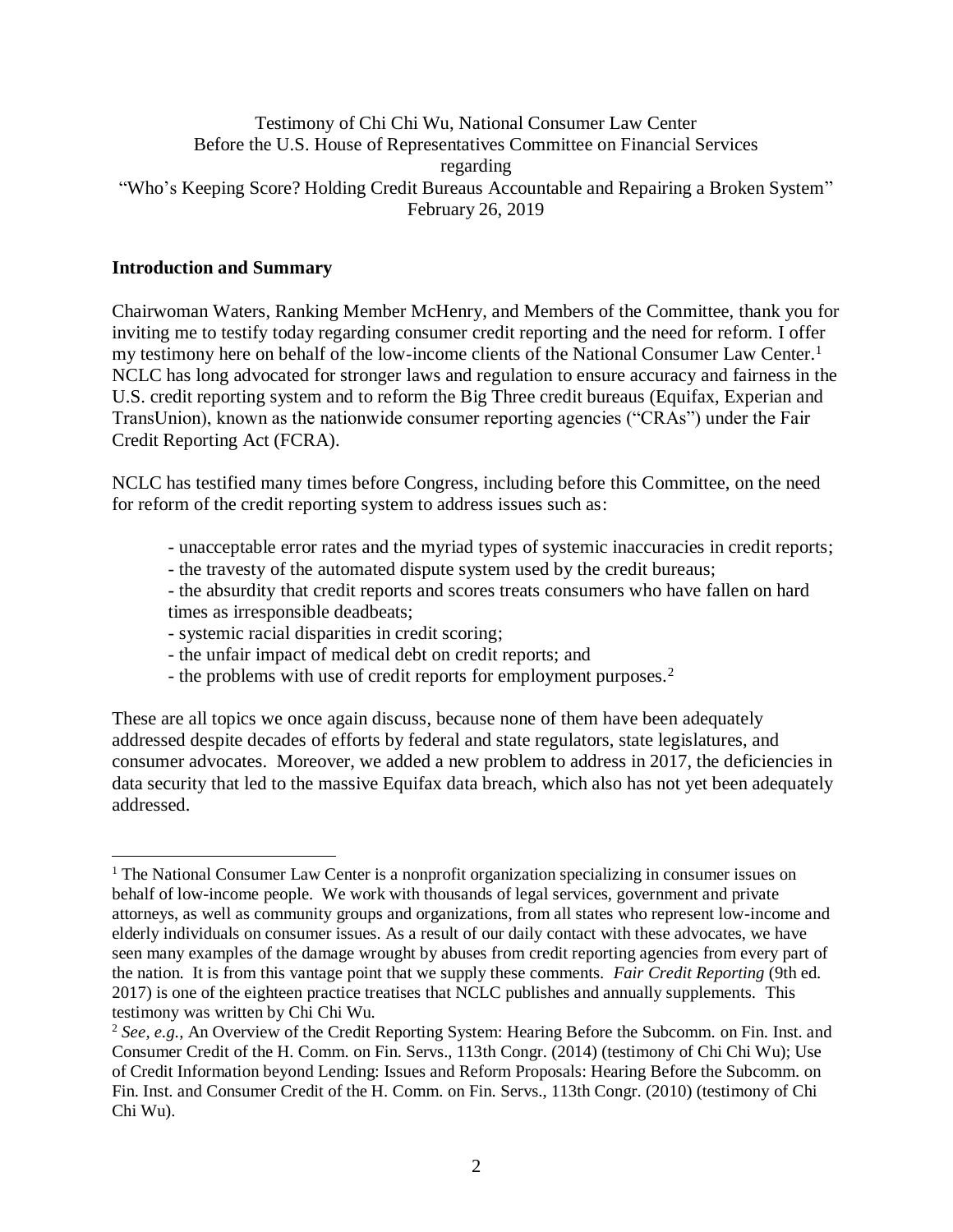#### **A. Too Big, Yet Failing**

Credit reports and credit scores play a crucial role in consumers' lives. They determine a consumer's ability to obtain credit and the amount they have to pay for it; whether they can buy a house or rent an apartment; and whether and at what price they can obtain insurance. Credit reports and credit scores can even affect a consumer's ability to find a job. It is no exaggeration to say that a credit report can make or break a consumer's financial life.

Yet unacceptable levels of inaccuracies in credit reports persist, affecting tens of millions of Americans. These errors can cost a consumer thousands of dollars in higher-priced credit, or worse yet, result in the denial of a job, insurance coverage, an apartment rental, the ability to open a small business, or to buy a house.

As we know, the definitive Federal Trade Commission (FTC) study on credit reporting errors found that 1 in 5 consumers have verified errors in their credit reports, and 1 in 20 consumers have errors so serious that they would be denied credit or need to pay more for it.<sup>3</sup> With an estimated 208 million Americans in the credit reporting system, $4$  this means that 42 million consumers have errors in their credit reports, and 10 million have errors that can be life altering. Another indication of the massive accuracy problems is the fact that credit reporting and other consumer reporting problems are often the top category of complaints to the Consumer Financial Protection Bureau (CFPB), amounting to over 380,000 since July 2011.<sup>5</sup> Three-quarters of those complaints (or about 285,000) involve Equifax, Experian, or TransUnion. 6

This level of errors and inaccuracy is unacceptable for an industry so important to the financial lives of Americans. We would not be satisfied with this failure rate for other critical industries – imagine if 5% of automobiles spontaneously exploded or 5% of airplanes fell out of the sky? Yet after 50 years of advocacy, legal changes, regulation, and enforcement, we are still faced with a fundamentally flawed credit reporting system. And it's not just the financial impact – these credit histories are our financial reputations. To paraphrase Shakespeare "Who steals my purse steals trash" but "he that filches from me my good name ... makes me poor indeed."<sup>7</sup>

To understand why the credit reporting system is so dysfunctional, we must always keep in mind two critical facts: (1) credit bureaus are entirely private companies that are publicly traded, which means their highest duty is to shareholder profit, not the public good or the American consumer; and (2) the paying clients of credit bureaus are not consumers, but the creditors and debt collectors who furnish or use the information contained in the credit bureaus' databases.

<sup>3</sup> Federal Trade Comm'n Report to Congress Under Section 319 of the Fair and Accurate Credit Transactions Act of 2003 (Dec. 2012).

<sup>4</sup> Consumer Financial Protection Bureau, Consumer Response Annual Report January 1 – December 31, 2017 (March 2018), at 13, [http://bit.ly/2TiROLR.](http://bit.ly/2TiROLR)

<sup>&</sup>lt;sup>5</sup> *Id.* at 8; Consumer Financial Protection Bureau, Complaint snapshot: Mortgage (January 2019), at 16-17, https://s3.amazonaws.com/files.consumerfinance.gov/f/documents/cfpb\_complaint-snapshotmortage\_2019-01\_liwsYNV.pdf (106,301 complaints from January 2018 to October 2018).

 $6$  Consumer Financial Protection Bureau, Consumer Response Annual Report January 1 – December 31, 2017 (March 2018), at 15, [http://bit.ly/2TiROLR.](http://bit.ly/2TiROLR)

<sup>7</sup> Shakespeare, Othello.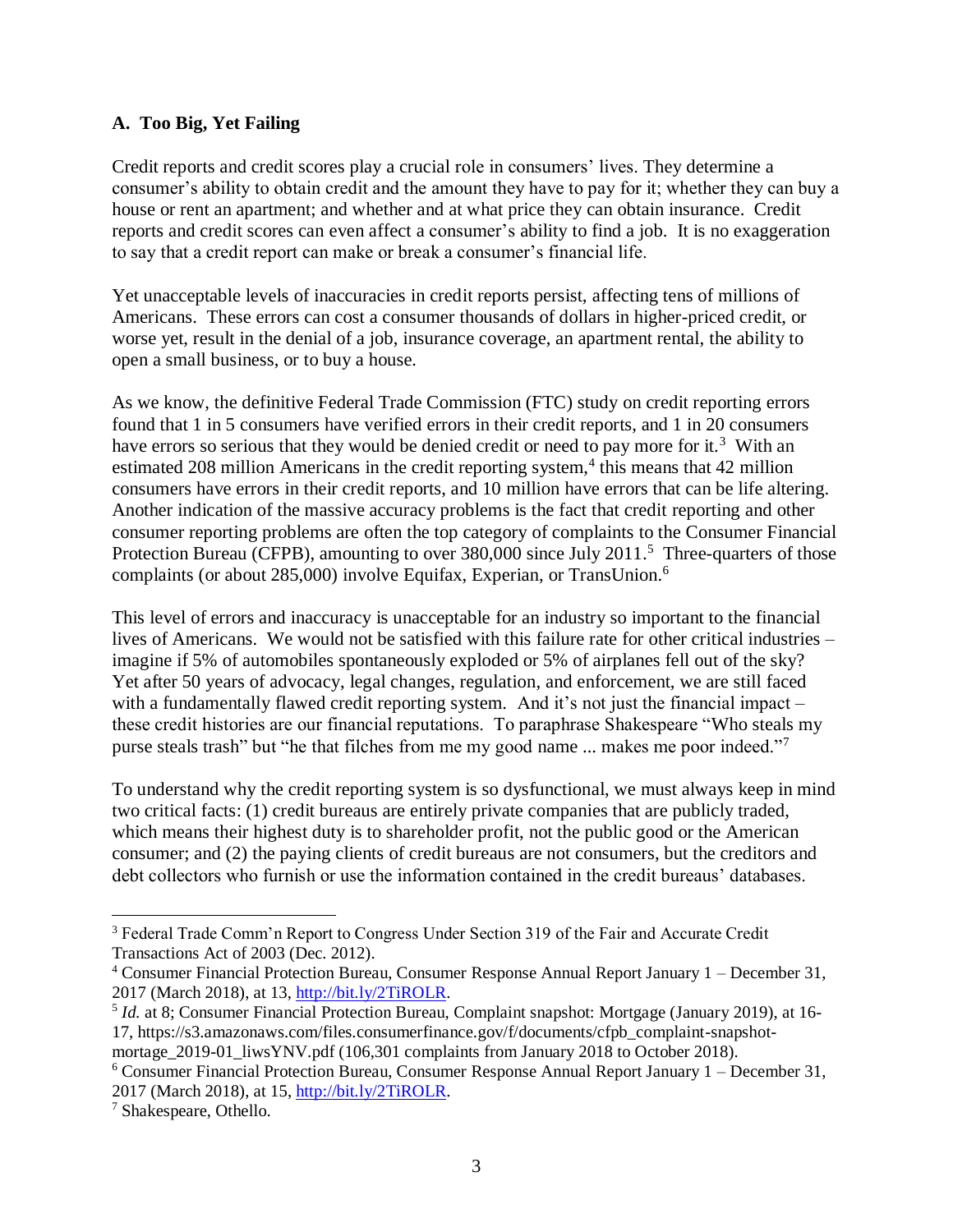The Equifax data breach in mid-2017 made many policymakers and Americans realize how consumers are the commodity of the credit bureaus, not the customers. Unlike most industries, we cannot vote with our feet when the credit bureaus fail to respond to our complaints and problems. Indeed, two years after the Equifax data breach, every single American consumer who wants credit still needs to deal with Equifax.

### **B. A Half Century Battle for Fair Treatment**

Consumer advocates, members of Congress, state and federal regulators and private consumer attorneys have all been battling the credit bureaus for fair treatment for over 50 years. In 1968, Senator William Proxmire, often considered the father of the FCRA, explained the need to regulate the credit reporting industry as follows:

The increasing volume of complaints makes it clear that some regulations are vitally necessary to insure that higher standards are observed with respect to the information in the files of commercial credit bureaus. I cite what I consider to be the three most important criteria for judging the quality of these standards. They are first, confidentiality; second, accuracy; and third, currency of information.

\* \* \* \*

There are many varieties of inaccurate information, but I shall mention only two. One is the case of mistaken identity, where two individuals with the same names are confused, and the deserving individual is denied credit because of something done by the other person.<sup>8</sup>

Fifty years later, the inaccurate information cited by Senator Proxmire as a key problem affecting credit reports still harms too many consumers. We've had 50 years of legislative activity including the FCRA, 50 years of consumer advocacy, and decades of enforcement by federal regulators and state Attorneys General – yet the struggle for consumer justice in credit reporting is far from being achieved. Some of the systemic inaccuracies that pervade the credit reporting system include:

- **Mixed files.** This is the very error cited by Senator Proxmire in 1968, in which information belonging to one consumer is improperly reported in another consumer's credit report. Mixed files are caused by insufficient and overly loose matching criteria, in particularly the practice of matching data based on only 7 out of 9 digits of a Social Security number.
- **Furnisher errors.** Errors in credit reports are often caused by the creditors and debt collectors that provide data to the credit bureaus, known as "furnishers." Common errors include attributing an account or debt to the wrong consumer, incorrectly recording a payment history, or "re-aging" a stale debt past the seven years permitted by the FCRA.
- **Identity theft.** Credit bureaus and furnishers both bear a share of the blame for the fallout from identity theft. The credit bureaus' loose matching procedures contribute to the problem of identity theft, and their data breaches give thieves the tools needed to

<sup>8</sup> 114 Cong. Rec. 24,903 (1968).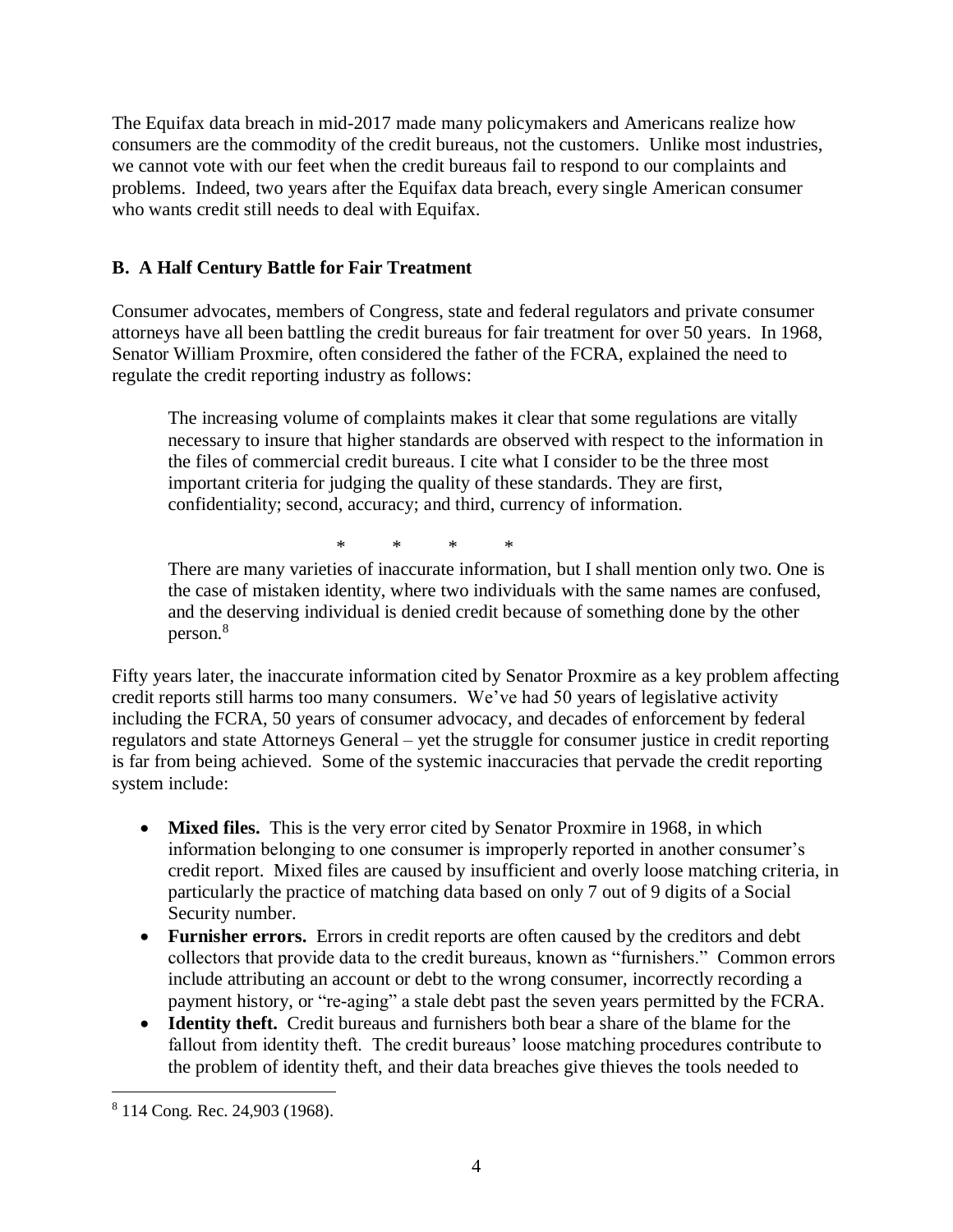commit fraud. When consumers try to fix the aftereffects of identity theft, furnishers sometimes fail to believe them and the credit bureaus take the furnishers' side.

- **Ignoring judgments and legal settlements.** The credit bureaus will retain negative information even after court judgments or legal settlements declare that a consumer doesn't owe a debt.
- **Being declared dead.** In one of the worst types of credit reporting errors, consumers are labeled as "deceased" when consumers are alive and breathing.

One of the key tools developed by Senator Proxmire and the FCRA to combat inaccuracies in credit reports is the consumer's right to dispute errors and the credit bureaus' obligation to conduct a reasonable investigation. Yet the FCRA-mandated dispute system has been transformed into a mockery, as documented by NCLC's 2009 report issued *[Automated Injustice:](https://www.nclc.org/images/pdf/pr-reports/report-automated_injustice.pdf)  [How a Mechanized Dispute System Frustrates Consumers Seeking to Fix Errors in their Credit](https://www.nclc.org/images/pdf/pr-reports/report-automated_injustice.pdf)  [Reports](https://www.nclc.org/images/pdf/pr-reports/report-automated_injustice.pdf)*. The report documented how the credit bureaus' entire role in dispute "investigation" was to convey disputes to furnishers through the highly automated e-OSCAR system. This system primarily using shorthand two- or three-digit codes, with, in a minority of instances, up to just a line or two of text. The credit bureaus used the same four or five codes over 80% of the time and failed to send supporting documentation submitted by consumers to furnishers, in clear violation of the FCRA. Workers did not examine documents, contact consumers by phone or email, or exercise any form of human discretion in resolving a dispute.

In addition, our 2009 *Automated Injustice* report documented how credit bureaus are universally biased in favor of furnishers and against consumers in disputes. In a practice known as "parroting," credit bureaus blindly adopt the response of the furnisher without performing any independent review.

In preparation for this hearing, we have released a 10-year update to *Automated Justice*, which is attached to this testimony. Our report *[Automated Injustice Redux: Ten](https://bit.ly/ajustre) Years after a Key Report, [Consumers Are Still Frustrated Trying to](https://bit.ly/ajustre) Fix Credit Reporting Errors* documents how in the intervening decade, there has been some reform, but much more needs to be done. It describes how the CFPB began exercising supervision authority over the credit bureaus and started the difficult task of compelling them to reform their procedures and practices, while a coalition of over 30 state Attorneys General reached a breakthrough settlement with the credit bureaus in 2015, requiring an array of changes.

Despite these very laudable achievements, the credit bureaus and the furnishers that supply them with information still have serious problems in ensuring the accuracy of credit reports, and the dispute process remains ineffective and biased. *Automated Justice Redux* contains story after story from lawsuits and the CFPB Complaint Database to illustrate the frustrations and harms caused to consumers from these problems.

It is well past time for major structural changes to the credit reporting industry. Consumers have waited 50 years for meaningful, real reform. These reforms should include:

• **Right of appeal.** Congress should establish a right for consumers to appeal when they disagree about the results of a dispute. The appeal could either be to an independent unit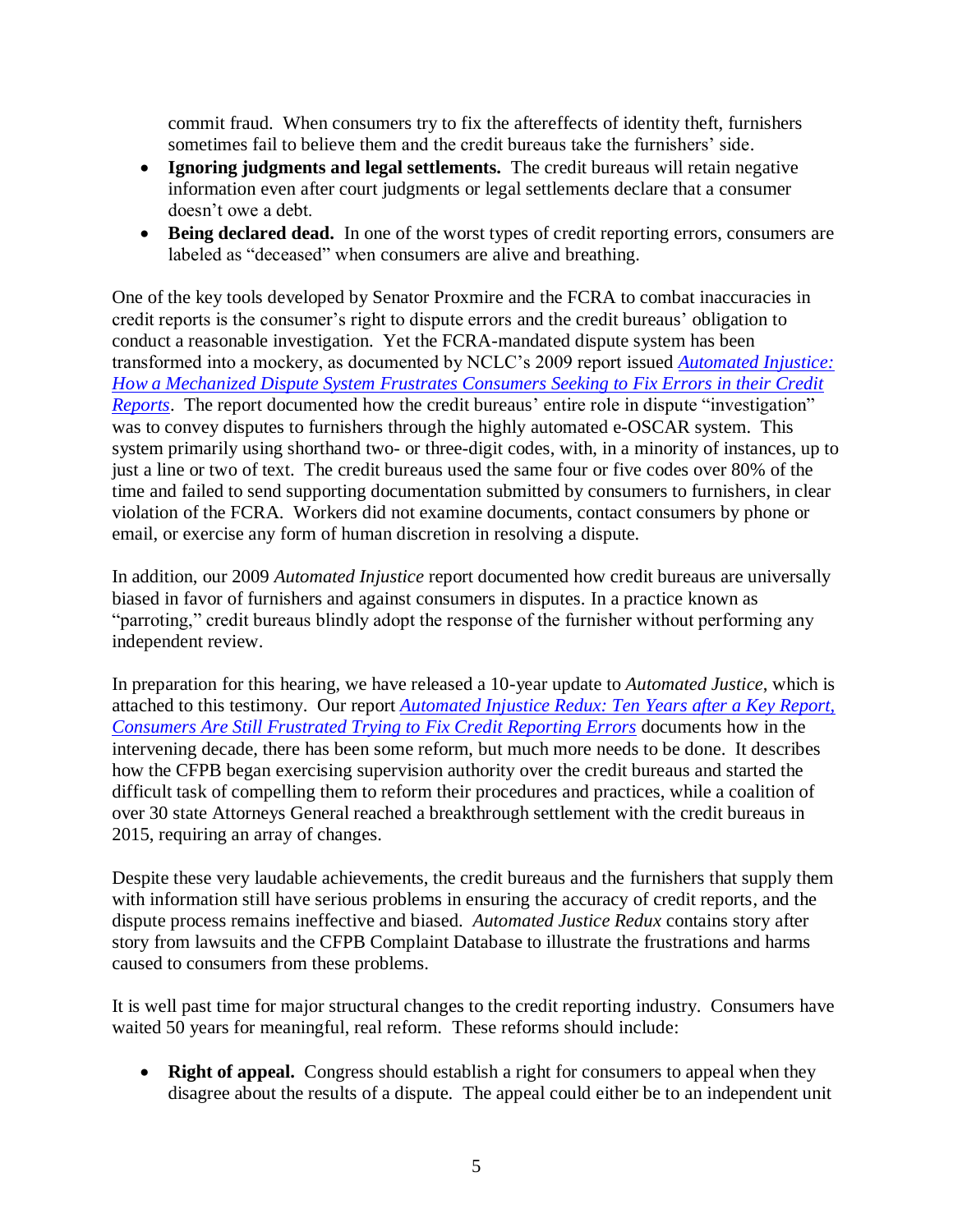in the credit bureau or to a regulator, such as the CFPB or FTC. If the unit is housed within a credit bureau, the unit must have direct and unfettered authority to make independent decisions and not be subject to any restrictions or incentives to process disputes quickly or in favor of furnishers.

- **Stricter matching criteria.** Congress should require the credit bureaus to use stricter matching criteria, including matching information based on all nine digits of the consumer's SSN or eight digits plus full name and address. At a minimum, the CFPB should be required to engage in a rulemaking to impose stricter requirements and generally establishing minimum procedures to ensure "maximum possible accuracy."
- **Sufficient resources and independent review.** Congress should clarify that the credit bureaus must devote sufficient resources and conduct independent analyses in disputes
- **Injunctive relief for consumers**. Congress should give consumers the right to seek injunctive relief compelling credit bureaus to fix a credit report.
- **Provide a public alternative.** Congress should establish a publicly owned alternative for credit reporting. While public agencies are far from perfect, at least they would be responsive to public pressure and government oversight. If commercial credit bureaus are not responsive to a consumer's dispute, the consumer would have the option of having a lender or other user rely on the publicly owned credit bureau. We note that Demos will be coming out with a report proposing a public credit reporting system in the near future.

We note that all but one of the above reforms were included in Chairwoman Waters's bill from the last Congress, the Comprehensive Credit Reporting Reform Act (CCRRA) of 2017, which we strongly supported.<sup>9</sup> We would support similar reforms in an updated CCRRA of 2019, which is currently in draft.

Finally, we note that while CFPB supervision has resulted in meaningful progress toward getting the credit bureaus to improve accuracy and their dispute systems, we are concerned that the Consumer Bureau's efforts may be dialed back because of the change in leadership of the CFPB. We urge Congress to use its oversight role to make sure there is no backsliding of the CFPB's efforts on this issue.

### **C. The Vicious Cycle Effect of Using the Past to Shape the Future**

 $\overline{a}$ 

One of the fundamental flaws of the use of credit scores and credit reports is that it is overly blunt, lumping together negative events caused by very different circumstances. Credit reporting and scoring penalizes consumers who have fallen on hard times through no fault of their own, such as from illness, job loss, victims of fraud, or victims of natural disasters, treating them as irresponsible deadbeats. The most recent example is federal workers and employees of federal contractors affected by the recent government shutdown. Consumers may end up with impaired credit histories due to the financial trauma caused by extraordinary life events such as illness or natural disasters.

<sup>&</sup>lt;sup>9</sup> See Letter supporting HR 3755, The Comprehensive Consumer Credit Reporting Reform Act of 2017, https://nclc.org/images/pdf/credit\_reports/letter-ccra-waters-2017.pdf.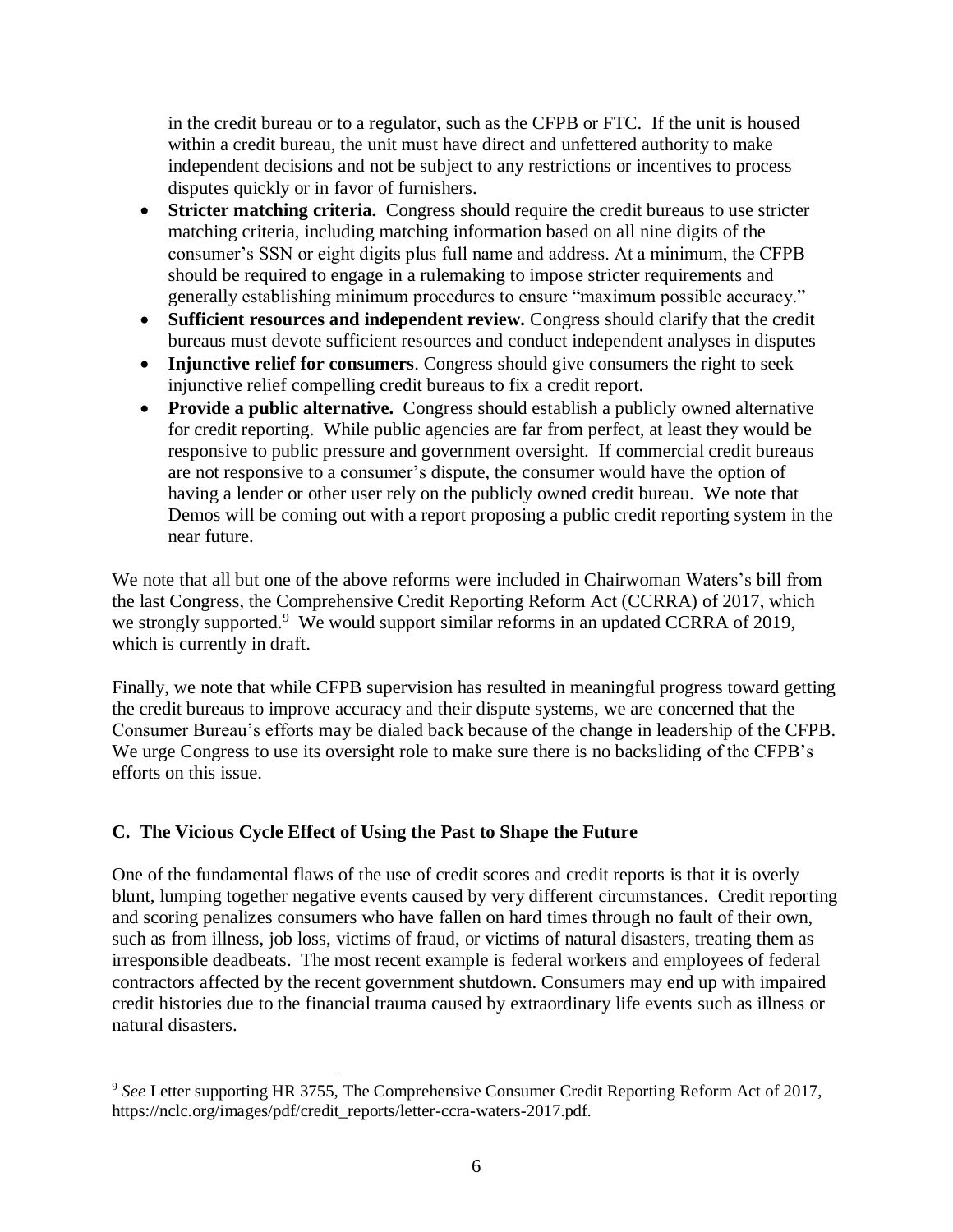Indeed, a survey by Prudential Financial of federal employees, contractors, or their spouses found that 27% of them missed a mortgage or rent payment during the shutdown, 13% missed a student loan payment, and nearly half fell behind on bills in general.<sup>10</sup> Credit scores will assume that these delinquencies caused by losing a month's income due to political dysfunction should be treated the same, and have the same predictive value, as a default due to poor financial management by the consumer. Yet these are two fundamentally different circumstances, and likely two very different consumers.

Inability to pay bills harms credit history Bad credit excludes consumer from affordable credit, jobs, and housing Lack of economic opportunity prevents consumer from paying bills More problematically, consumers who have had the bad luck of being affected by illness, natural disasters, fraud, or other extraordinary life events could have their economic lives significantly impaired for seven years (or ten years, in the case of bankruptcies). The credit reporting damage from the life event may shut them out of affordable credit markets, and could cause them to be denied jobs, apartment rentals, or pay hundreds of dollars more in auto insurance premiums. The cumulative impact of these financial calamities could strand a consumer economically for years after the event itself, which in turn makes it more difficult for them to pay their bills and repair their credit standing. This creates a vicious cycle in a consumer's economic life. These issues are discussed in depth in our report, *Solving the [Credit Conundrum: Helping Consumers' Credit](http://www.nclc.org/images/pdf/credit_reports/report-credit-conundrum-2013.pdf)  [Records Impaired by the Foreclosure Crisis and Great Recession](http://www.nclc.org/images/pdf/credit_reports/report-credit-conundrum-2013.pdf)* (2013).

This vicious cycle effect of using the past to judge the future is also responsible for the stunning racial disparities in credit scores. Study after study has found that African American and Latinx communities have lower credit scores as a group than whites - a list of studies is available in our policy brief, *[Past Imperfect: How credit scores and other analytics "bake in" past](http://www.nclc.org/images/pdf/credit_discrimination/Past_Imperfect050616.pdf)  [discrimination and perpetuate it](http://www.nclc.org/images/pdf/credit_discrimination/Past_Imperfect050616.pdf)* (2016). Communities of color have lower credit scores as a group, not because they are somehow less responsible, but because credit histories are reflective of the racial economic divide and wealth gap in this country.

Communities of color have less income than white Americans, but it is the disparity in assets that is most stunning: African American families own less than seven cents for every dollar in wealth owned by white families, while Latinx households own less than eight cents for every dollar of white wealth.<sup>11</sup> With fewer assets to draw on, people of color – and the friends and family to whom they might turn – are far less able to cushion the blow of financial calamities. This lack of a cushion damages their credit histories, which in turn impedes their access to employment, housing (both rental and homeownership), insurance, and of course, affordable credit. The historic and current discrimination that is reflected in credit histories makes it more difficult for communities of color to move ahead.

[www.demos.org/sites/default/files/publications/RacialWealthGap\\_1.pdf.](file:///C:/Users/carolyn/Downloads/www.demos.org/sites/default/files/publications/RacialWealthGap_1.pdf)

<sup>&</sup>lt;sup>10</sup> Lananh Nguyen, How the Last Shutdown Affected Federal Workers' Household Finances, Bloomberg News, Feb. 12, 2019, www.bloomberg.com/news/articles/2019-02-12/workers-missed-bills-burnedsavings-during-government-shutdown.

 $11$  Amy Traub, et al., Demos and Institute for Assets & Social Policy, Brandeis University, The Racial Wealth Gap: Why Policy Matters, Mar. 10, 2015, at 1,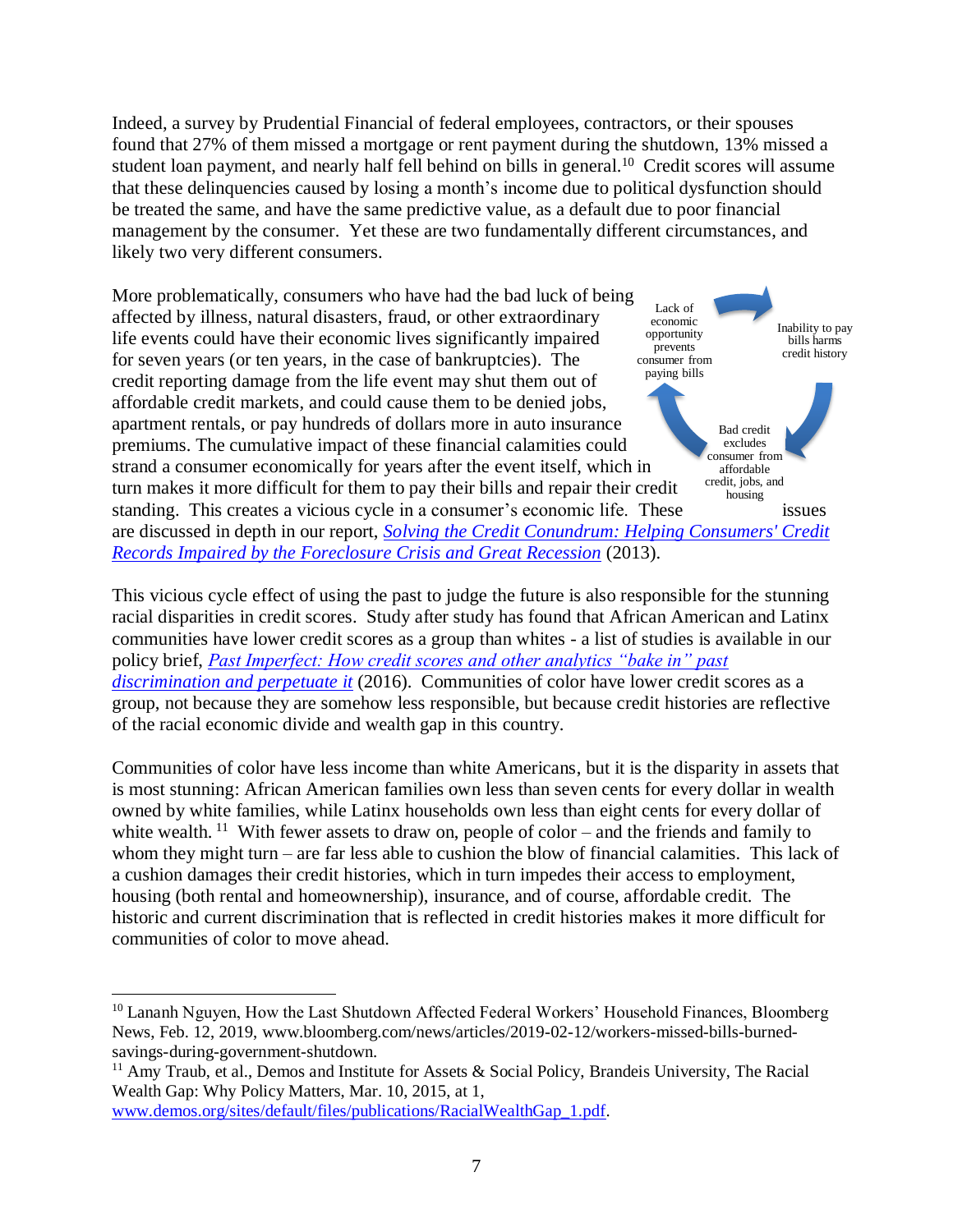We need a better way to judge consumers. We need a system that can distinguish between consumers who are truly irresponsible and those who simply fell on hard times. We need a system that can take into account extraordinary life events. And, we need a system that does not further widen the economic chasm between whites and communities of color.

Part of the solution is to require the credit bureaus be more precise and distinguish between consumers who have an extraordinary life event versus those who are truly irresponsible. Some proposals to do so would be:

- **Relief for federal workers/contractors and natural disaster victims.** The credit bureaus should be prohibited from reporting adverse information caused when the consumer is affected by economic dislocation on a mass scale, such as the recent government shutdown or a federal or state declared natural disaster. Congress must take action on this issue, as the credit bureaus have ignored or rejected requests by consumer and advocacy groups to voluntarily provide credit reporting relief to federal workers, federal contractors, and natural disaster victims. 12
- **Help victims of abusive lending practices.** Consumers are unfairly penalized when they have been the victim of abusive practices, such as predatory mortgages or student loans resulting from for-profit school fraud. Adverse information related to these abuses should be removed from credit reports.
- **Limit reporting of medical debt.** Medical debt is one of the most unfair forms of negative information in credit reports, as discussed in Section F below, and the reforms discussed in that section would alleviate some of the harm for consumers who have experienced financial distress from illness and high healthcare bills.

The harm from negative credit reporting would also be reduced by prohibiting non-credit uses of credit information. As discussed in Section G, there is no good evidence for the use of credit reports in employment, and its use in insurance is also highly problematic.<sup>13</sup>

• **Limit non-credit uses of credit reports and scores.** Severely restrict the use of credit reporting information in employment and ban it for insurance.

Another part of the solution is to reduce the time limits that negative information can be reported. This would lessen the amount of time that adverse information can harm consumers. There is nothing special about the current seven-year time limit for negative information under

<sup>&</sup>lt;sup>12</sup> See Letter urging credit bureaus to provide credit reporting relief to federal workers affected by the shutdown, Jan. 18, 2019; Letter urging credit bureaus to provide credit reporting relief to employees of federal contractors and small businesses affected by the shutdown, Jan. 25, 2019; Letter urging credit bureaus to provide credit reporting relief to consumers affected by natural disasters, Jan. 18, 2019. All letters available at https://www.nclc.org/issues/credit-reports.html => Credit Report Letters.

<sup>&</sup>lt;sup>13</sup> For a discussion of why the use of credit scores in insurance is unfair, *see* Stephen Brobeck, et al., Consumer Federation of America, The Use of Credit Scores by Auto Insurers: Adverse Impacts on Lowand Moderate-Income Drivers (Dec. 2013),

https://consumerfed.org/pdfs/useofcreditscoresbyautoinsurers\_dec2013\_cfa.pdf.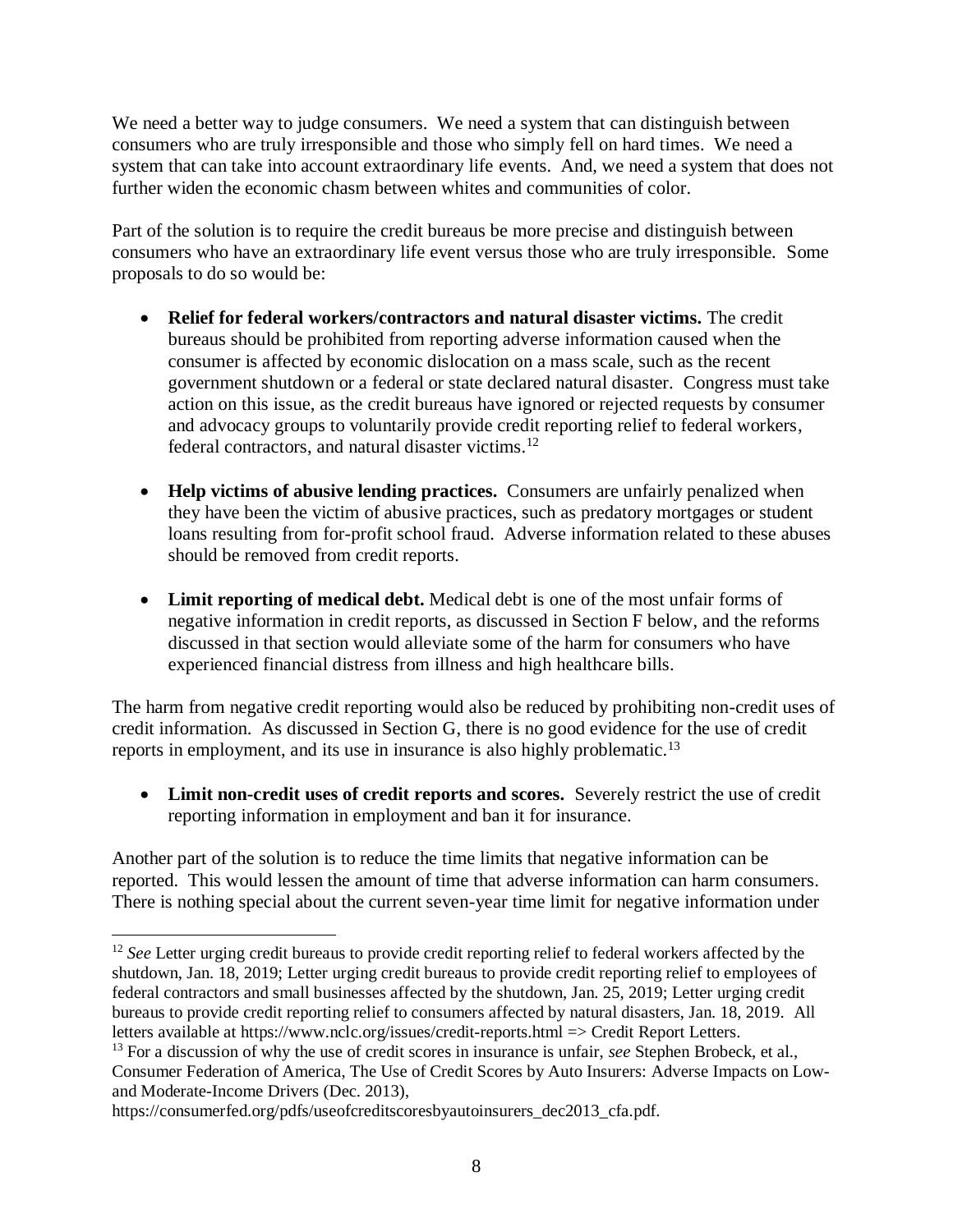the FCRA. It is certainly not universal. For example, the time limit for negative information in Sweden – a country that is as economically vibrant and prosperous as the United States if not more so – is three years.<sup>14</sup>

• **Shorter time limits for negative information.** The FCRA should be amended to shorten the time periods for negative information to four years (seven years for bankruptcies).

All but the first of these reforms were included in the CCRRA introduced in the last session of Congress, which we supported. The first item, relief for federal workers and contractors, is the subject of the Chairwoman Waters's draft Protecting Innocent Consumers Affected by a Shutdown Act, which we also support.

### **D. Addressing credit invisibility: the devil is in the details**

Another perplexing phenomenon of the credit reporting system is "credit invisibility." According to the CFPB, 26 million Americans (or about 1 in 10) do not have a credit history, and another 18 million are unscorable because their histories are too scant ("thin") or old.<sup>15</sup> The CFPB also found that African American, Latinx, and low-income consumers are more likely to have no credit history or to be unscorable.

Policymakers, advocates, and industry members have all proposed solutions to credit invisibility, including promoting the use of alternative sources of data. In turn, we have urged a cautious and thoughtful approach in developing solutions. As with so many aspects of credit and financial services, "the devil is in the details."

One of the most critical points in discussing alternative data is that the type of data matters. Some data shows promise, other data is a mixed bag, and some data is harmful enough that it should not be used.

• **Gas and electric utility data would likely be harmful**. Most gas and electric companies currently only report accounts on traditional credit reports when they are very seriously delinquent. "Full file" monthly reporting of gas and electric bill payment data has the potential to give millions of low-income consumers bad or worse credit scores by adding payments that are only 30 or 60 days late. Reporting of late payments could also undermine state consumer protections, such as prohibitions against wintertime shut offs for vulnerable consumers, including the elderly.

<sup>&</sup>lt;sup>14</sup> Marieke Bos and Leonard Nakamura, Federal Reserve Bank of Philadelphia, Working Paper No. 12-19/R, Should Defaults Be Forgotten? Evidence from Quasi-Experimental Variation in Removal of Negative Consumer Credit Information, Apr. 2013, at 1, www.philadelphiafed.org/research-and-data/publications/working-papers/2012/wp12- 29R.pdf.

<sup>&</sup>lt;sup>15</sup> Consumer Financial Protection Bureau, Data Point: Credit Invisibles, May 2015,

http://files.consumerfinance.gov/f/201505\_cfpb\_data-point-credit-invisibles.pdf.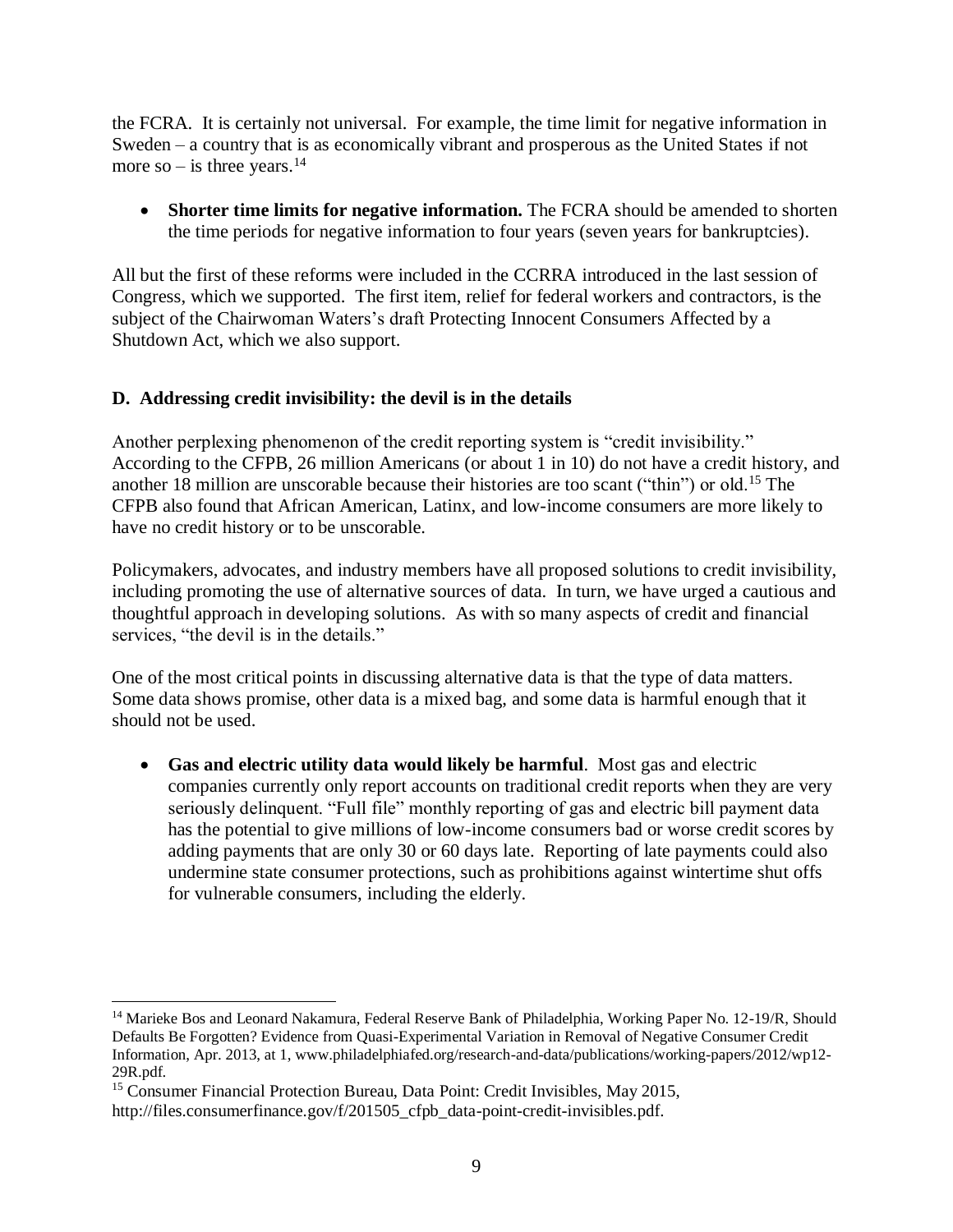For these reasons, NCLC and several dozen other consumer, utility rights, and other advocacy groups have consistently opposed the "Credit Access and Inclusion Act."<sup>16</sup> We also oppose that bill because it would preempt state consumer protection laws protecting the privacy of utility customers and hinder states from regulating tenant screening agencies.

- **Rental data could be promising with protections.** Traditionally, rental data is only reported when a tenant is so delinquent that the account is sent to a debt collector. Efforts to add positive data appear to be promising, especially those efforts that do not report late payments prior to the debt being sent to collections. Also, tenants who invoke their rights under state or local laws to withhold rent due to poor conditions should not be penalized.
- **Subprime credit information would hurt consumers**. Payday loans and other forms of subprime credit are often not reported on traditional credit reports. Adding these types of credit could damage the credit records of these borrowers. High-cost credit is often designed to lead to a cycle of debt, and even merely using a subprime form of credit can negatively affect a credit score.
- **Telecommunications data** the jury's still out. Unlike regulated electric and gas service, telecomm (cell phone and cable) industries have fewer consumer protections that could be undermined by monthly reporting. Outstanding questions include the level of accuracy of the data and the impact on consumers who dispute over issues such as cramming and questionable surcharges. Consumers may also not be aware that their cell phone and cable payment histories are being supplied to traditional or alternative reporting agencies.
- **Bank account transaction/cashflow data looks promising but carries risks**. Bank account transaction data appears to be a promising form of alternative data. First, it incorporates an analysis of ability to repay, since it includes both income and expense information. Second, it may avoid the need to rely on long historical timeframes and thus not consider negative marks from economic hardships from several years ago. Also, it might be able to show when there has been a healthy sustained recovery from an extraordinary life event such as a job loss or illness.

However, bank account transaction data does raise security and privacy issue, as it could be used in ways consumers do not expect or misused to ensure ability to collect, not ability to repay. Lenders could focus on the timing of when income comes in and can be grabbed, not whether consumers have sufficient residual income to afford a payment. Bank accounts include sensitive information such as debit card purchases showing where the consumer shops. Use of this data must be monitored for appropriate use. It should only be used when the consumer has knowingly and actively consented to its use, and it must be protected from access by collectors and others who would use it against consumers

<sup>&</sup>lt;sup>16</sup> Consumer opposition letter to H.R. 435, Credit Access and Inclusion Act, Dec. 8, 2017, https://nclc.org/images/pdf/legislation/letter-oppose-hr435-hfsc.pdf.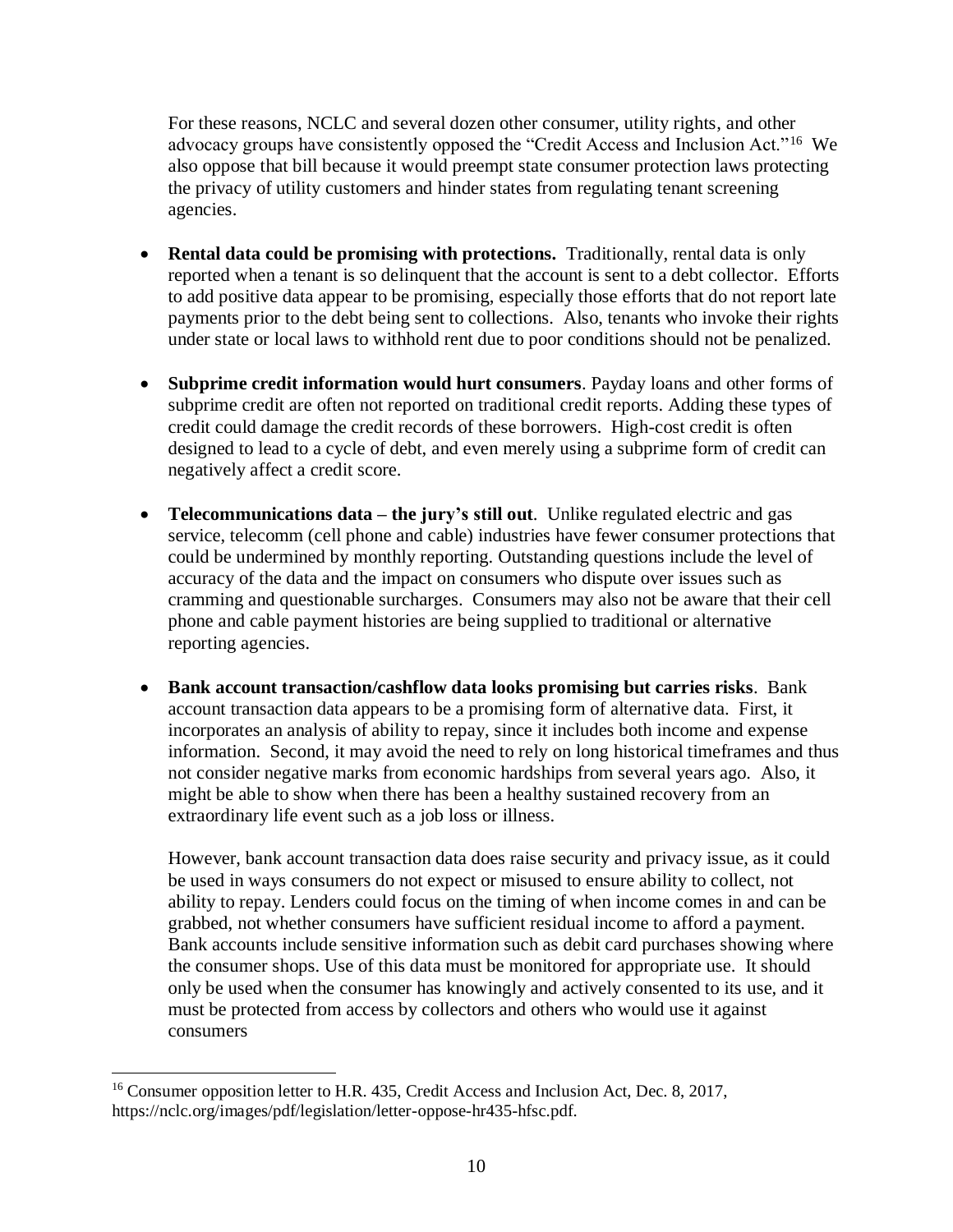The manner in which alternative data is used is important. For example, using alternative data to create special scores for otherwise unscorable consumers is preferable to the wholesale addition of the same data to traditional credit reports, where it might damage consumers who already have a thick file and credit score. Also, voluntary opt-in efforts for alternative data do not raise the same concerns about wholesale addition.

A number of alternative scoring products have recently been unveiled that hold promise but must also be monitored. UltraFICO is a voluntary opt-in product that will rely on bank account transaction information from Finicity, a data aggregator working in partnership with Experian.<sup>17</sup> UltraFICO will only be used to enhance consumer's credit scores to see whether a denied application can be approved or a lower rate can be offered. ExperianBoost considers utility payments, but does so by reviewing bank account transactions that do not get included in traditional credit reports and is also voluntary opt-in.<sup>18</sup> FICO XD similarly is a second chance score using mostly telecom data from that National Consumer Telecom and Utilities Exchange, which is not included in traditional credit reports.<sup>19</sup>

Another issue with new promising products might be to get lenders to accept them. As discussed in Section F, lenders have not even adopted FICO 9 or VantageScore models that simply lessen the impact of medical debt. There may need to be efforts to encourage lenders to consider alternative data when it is more predictive or beneficial to consumers than traditional credit reporting.

### **E. The Unfinished Business of the Equifax Data Breach**

It's been 17 months since the Equifax data breach became public, and nearly two years since it happened. It was arguably the worst data breach in American history, not only because it affected 148 million Americans or one in two American adults, but it also involved some of the most critical personal information we have – SSNs (which are the golden keys for identity thieves) dates of birth, and in some cases drivers' license numbers. And despite much outrage and extensive media coverage, American consumers are nowhere close to being made whole or made safe in the aftermath.

Notwithstanding numerous hearings in both the House and the Senate, the only measure taken by the last Congress was to include a provision in the Economic Growth, Regulatory Relief, and Consumer Protection Act (EGRRCPA) of 2018 providing free security freezes<sup>20</sup> – something that state legislatures were already well on their way to doing. And the federal security freeze came at the high cost of preempting those state laws, some of which were more protective of consumers in that they applied freezes to employment and tenant screening use of credit reports.

 $\overline{a}$ <sup>17</sup> https://www.fico.com/ultrafico/.

<sup>18</sup> https://www.experian.com/blogs/ask-experian/introducing-experian-boost/ (Dec. 18, 2018).

<sup>19</sup> https://www.fico.com/en/products/fico-score-xd.

<sup>&</sup>lt;sup>20</sup> Pub. L. No. 115-174, § 301(a), codified at 15 U.S.C. § 1681c-1(i).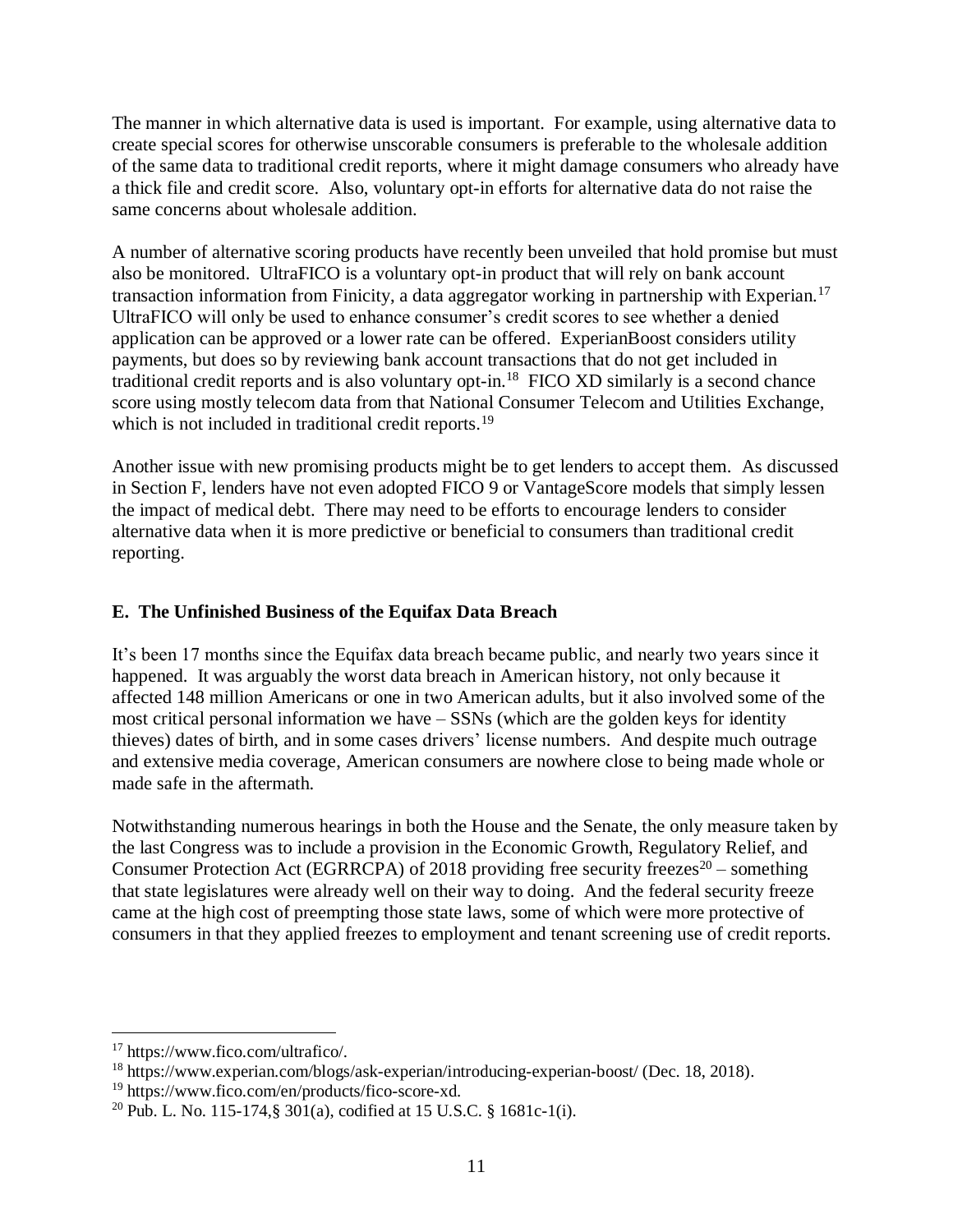Congress must do better. It should:

- **Give the CFPB clear supervision authority** under the Gramm Leach-Bliley Act and the FCRA over data security at the credit bureaus. The CFPB should be given this authority so that it has a clear mandate to supervise the credit bureaus regarding this area.
- **Impose significant and hefty penalties** when the negligence of the credit bureaus leads to data breaches.
- **Freeze credit reports by default** to prevent identity theft and give consumers more control over their credit reports. The switch for access to our credit reports should automatically be set to "off." We as American consumers should get to decide when to turn it "on." And in the process of turning the switch on, credit bureaus and other CRAs should be required to verify the identity of the consumer to make sure it is really them.<sup>21</sup>

Finally, we note that one of the root causes of the Equifax data breach was the company's failure to adequately invest in its technology and computer systems. To quote from a report from the House Oversight Committee from the last Congress:

Equifax's aggressive growth strategy and accumulation of data resulted in a complex IT environment. Equifax ran a number of its most critical IT applications on custom built legacy systems. Both the complexity and antiquated nature of Equifax's IT systems made IT security especially challenging. Equifax recognized the inherent security risks of operating legacy IT systems because Equifax had begun a legacy infrastructure modernization effort. This effort, however, came too late to prevent the breach. $^{22}$ 

\* \* \* \* Legacy technology is both a security issue and a hindrance to innovation, and legacy systems are tough to secure because they are often extremely difficult to patch, monitor, or upgrade. Equifax ran a number of its business critical systems on legacy infrastructure, including the ACIS system compromised by attackers during the 2017 data breach.<sup>23</sup>

These paragraphs are absolutely key to explaining both the Equifax data breach and the problems with accuracy described above. A modern technology company needs to adequately invest in systems for both data security and to keep the data accurate and complete. Yet Equifax failed to do so. Indeed, the House Oversight report documents that the ACIS system that was breached by hackers was built in *the late 1970s* to implement compliance with the FCRA.<sup>24</sup>

The negligence that caused the security breach is the same negligence that fails to establish adequate quality control systems for accuracy. And it is absolutely critical to realize Equifax is not alone, it was just the unlucky CRA that got caught first – Experian and TransUnion suffer from the same deficiencies. In fact, Experian had its own large-scale data breach first in 2015,

<sup>&</sup>lt;sup>21</sup> Note that there was a bill introduced in the Senate during the last Congress that included a credit freeze by default. S.2362 - Control Your Personal Credit Information Act of 2018 (115 Congr.)(Sen. Reed).  $^{22}$  H. Comm. on Oversight and Gov't Reform, 115th Congr., The Equifax Data Breach: Majority Staff Report, December 2018, at 4.

 $^{23}$   $\tilde{Id}$ , at 71.

<sup>24</sup> *Id.* at 72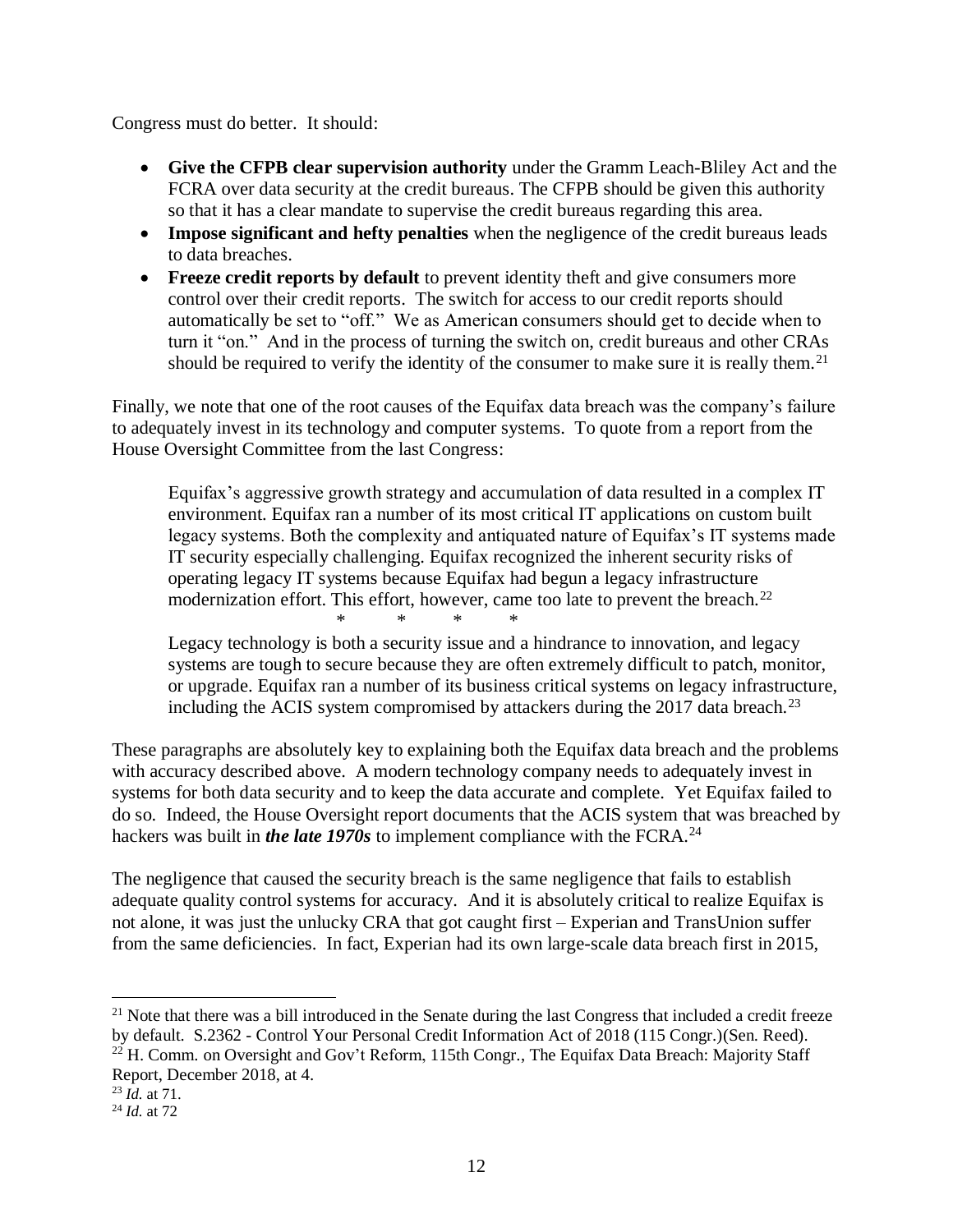although it was small by Equifax standards, affecting "only" 15 million consumers.<sup>25</sup> The credit bureaus share many of other antiquated platforms, such as the 25-year old e-OSCAR system built to handle disputes.

For data technology companies to have antiquated legacy systems for its IT infrastructure would be laughable if it weren't so tragic. It shows a shockingly negligent attitude of cutting corners and underinvesting in compliance systems – the same cutting corners evident in their dispute processing. For decades, the credit bureaus have abused consumers, enabled by lack of oversight and the dysfunctional market forces. All three credit bureaus must be required to do much better to keep our data both safe and accurate.

### **F. Medical Debt Unfairly Penalizes Consumers**

The impact of medical debt on credit reports is nothing short of stunning. Medical bills result from services that are frequently involuntary, unplanned, and unpredictable, and for which prices quotes are rarely provided. Yet as the CFPB found, medical debt represents *half* of all debt collection entries that appear on credit reports, and nearly one in five credit reports contains a medical debt item.<sup>26</sup>

Moreover, there is strong evidence that medical debt items are not an accurate reflection of the creditworthiness of the consumer. The CFPB found that medical debt unfairly penalizes a consumer's credit score by 10 points, and for a medical debt collection item that is subsequently paid, by up to 22 points (*i.e.* the consumer's credit score should actually 10 points or 22 points higher).<sup>27</sup> It concluded that "[c]redit scoring models which differentiate medical collections from other collections are likely to more accurately reflect the actual creditworthiness of consumers."<sup>28</sup>

In response to this study and other evidence, FICO modified its latest scoring model, FICO 9, so that it does not consider paid collection items (both medical and non-medical) and gives less weight to unpaid medical debts.<sup>29</sup> VantageScore made similar changes. Currently, these changes do help not mortgage applicants, because Fannie Mae and Freddie Mac do not use these models

 $\overline{a}$ <sup>25</sup> *Id.* at 18.

<sup>&</sup>lt;sup>26</sup> Consumer Fin. Prot. Bureau, Consumer Credit Reports: A Study of Medical and Non-Medical [Collections 5 \(Dec. 11, 2014\),](http://files.consumerfinance.gov/f/201412_cfpb_reports_consumer-credit-medical-and-non-medical-collections.pdf) www.consumerfinance.gov (finding that 52.1% of debt collection tradelines on credit reports were for medical debt).

<sup>&</sup>lt;sup>27</sup> Consumer Fin. Prot. Bureau, Data [Point: Medical Debt and Credit Scores \(May 2014\),](http://files.consumerfinance.gov/f/201405_cfpb_report_data-point_medical-debt-credit-scores.pdf)

www.consumerfinance.gov. *See also* [Consumer Fin. Prot. Bureau, Consumer Credit Reports: A Study of](http://files.consumerfinance.gov/f/201412_cfpb_reports_consumer-credit-medical-and-non-medical-collections.pdf)  [Medical and Non-Medical Collections 7, 28 \(Dec. 11, 2014\),](http://files.consumerfinance.gov/f/201412_cfpb_reports_consumer-credit-medical-and-non-medical-collections.pdf) www.consumerfinance.gov (consumers whose credit reports show only collection items consisting of medical bills are more reliable payers, owe less, and have more available credit).

<sup>28</sup> *Id*.at 51–52.

<sup>29</sup> FICO, Understanding FICO Scores 8, www.myfico.com.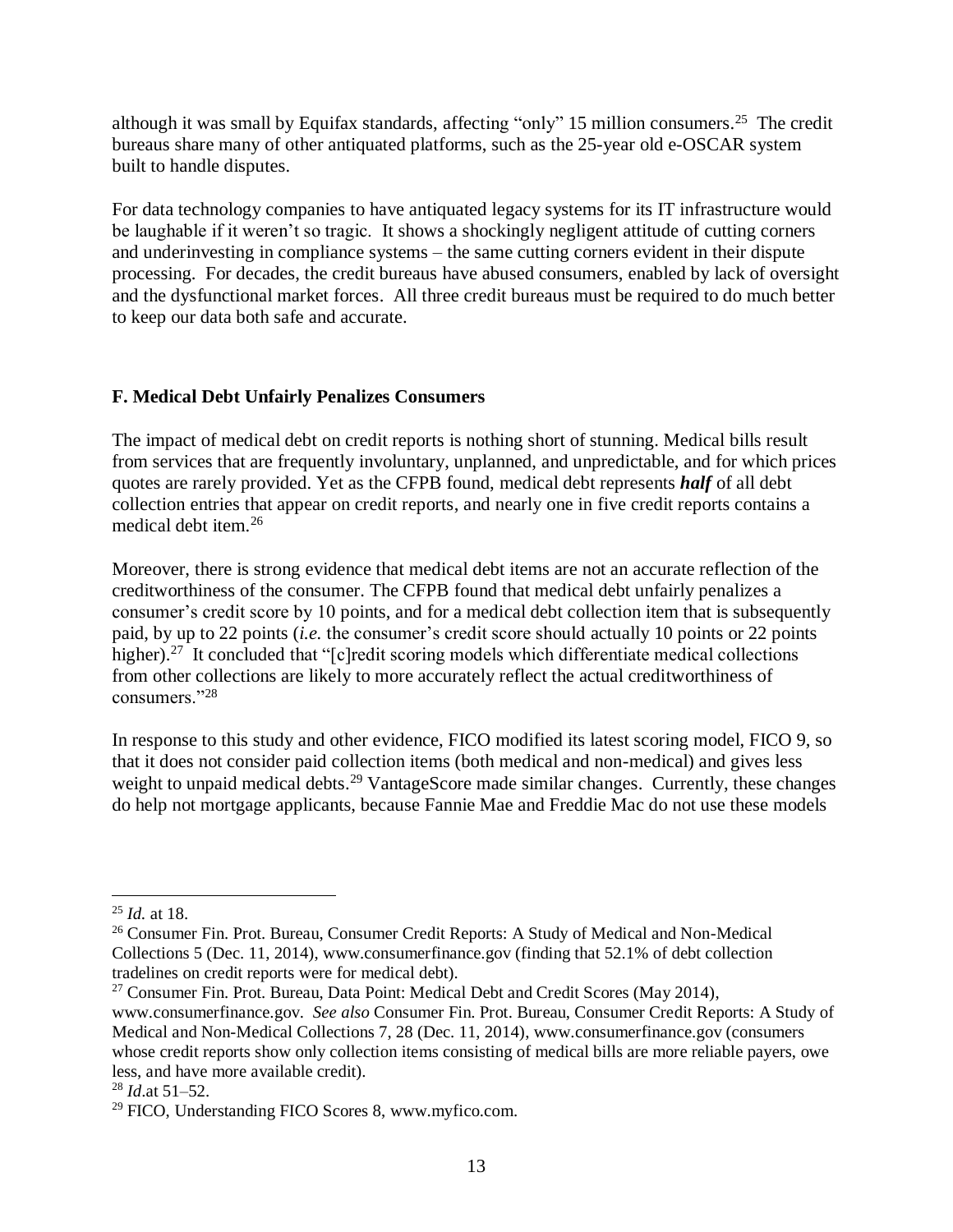right now, but there is a rulemaking underway that may change this.<sup>30</sup> However, most other lenders, such as credit card issuers and auto lenders, also do not use these updated models.<sup>31</sup>

A more effective solution than changing scoring models would be to require the credit bureaus to remove any paid or settled medical debt. Thus, we have previously supported the Medical Debt Relief Act and the medical debt provisions of the CCRRA, both of which would require removal of paid or settled medical debt. They would also prohibit credit bureaus from including any medical debt on a credit report until 180 days after the bill (extended to 1 year in the current draft of the CCRRA), giving consumers time to resolve complex, confusing medical billing issues.

## **G. Use of Credit Reports in Employment Is Unreasonable and Discriminatory**

The use of credit reports in employment is a practice that is harmful and unfair to American workers. Despite many good reasons to avoid engaging in this practice, about half of employers  $(47%)$  do so today,<sup>32</sup> a dramatic increase from only 19% in 1996.<sup>33</sup> One survey reported that 1 in 10 respondents who were unemployed had been informed that they would not be hired for a job because of the information in their credit reports.<sup>34</sup>

The use of credit reports in employment should be severely restricted for the following reasons.

- **Credit checks create a fundamental "Catch-22" for job applicants.** A simple reason to oppose the use of credit history for job applications is the sheer absurdity of the practice. Simply put, workers who lose their jobs are likely fall behind on paying their bills due to lack of income. If credit reports are used against them, these workers now find themselves shut out of the job market because they're behind on their bills. This leads to financial spiraling effect: the worse the impact of unemployment on their debts, the harder it is to get a job to pay them off.
- **The use of credit checks in hiring discriminates against African American and Latinx job applicants.** As discussed above, study after study has documented how, as a group, African Americans and Latinx consumers have lower credit scores as a group than whites. Since credit scores are a translation of the information in credit reports, that means these groups fare worse when their credit reports are considered in employment.

<sup>&</sup>lt;sup>30</sup> Federal Housing Finance Agency, Validation and Approval of Credit Score Models, 83 Fed. Reg. 65575 (Dec. 21, 2018) (proposed rule to implement Section 310 of EGRRCPA requiring Fannie Mae and Freddie Mac to consider new scoring models).

 $31$  Patricia Hasson, New credit score models won't work if lenders ignore them, American Banker -BankThink, June 28 2017 ("So far, lenders are continuing to rely on older credit models that are less predictive and penalize consumers for positive behaviors like paying off collection accounts").

<sup>&</sup>lt;sup>32</sup> Society for Human Resource Management, Background Checking—The Use of Credit Background Checks in Hiring Decisions, July 19, 2012, at [https://www.shrm.org/hr-today/trends-and](https://www.shrm.org/hr-today/trends-and-forecasting/research-and-surveys/pages/creditbackgroundchecks.aspx)[forecasting/research-and-surveys/pages/creditbackgroundchecks.aspx.](https://www.shrm.org/hr-today/trends-and-forecasting/research-and-surveys/pages/creditbackgroundchecks.aspx)

<sup>33</sup> Matt Fellowes, *Credit Scores, Reports, and Getting Ahead in America*, Brookings Institution, May 2006 at n.3 (citing 1996 data from the Society for Human Resource Management).

<sup>&</sup>lt;sup>34</sup> Amy Traub, Discredited: Employment Credit Checks Keep Qualified Workers Out of a Job, 2012, [www.demos.org/discredited-how-employment-credit-checks-keep-qualified-workers-out-job.](http://www.demos.org/discredited-how-employment-credit-checks-keep-qualified-workers-out-job)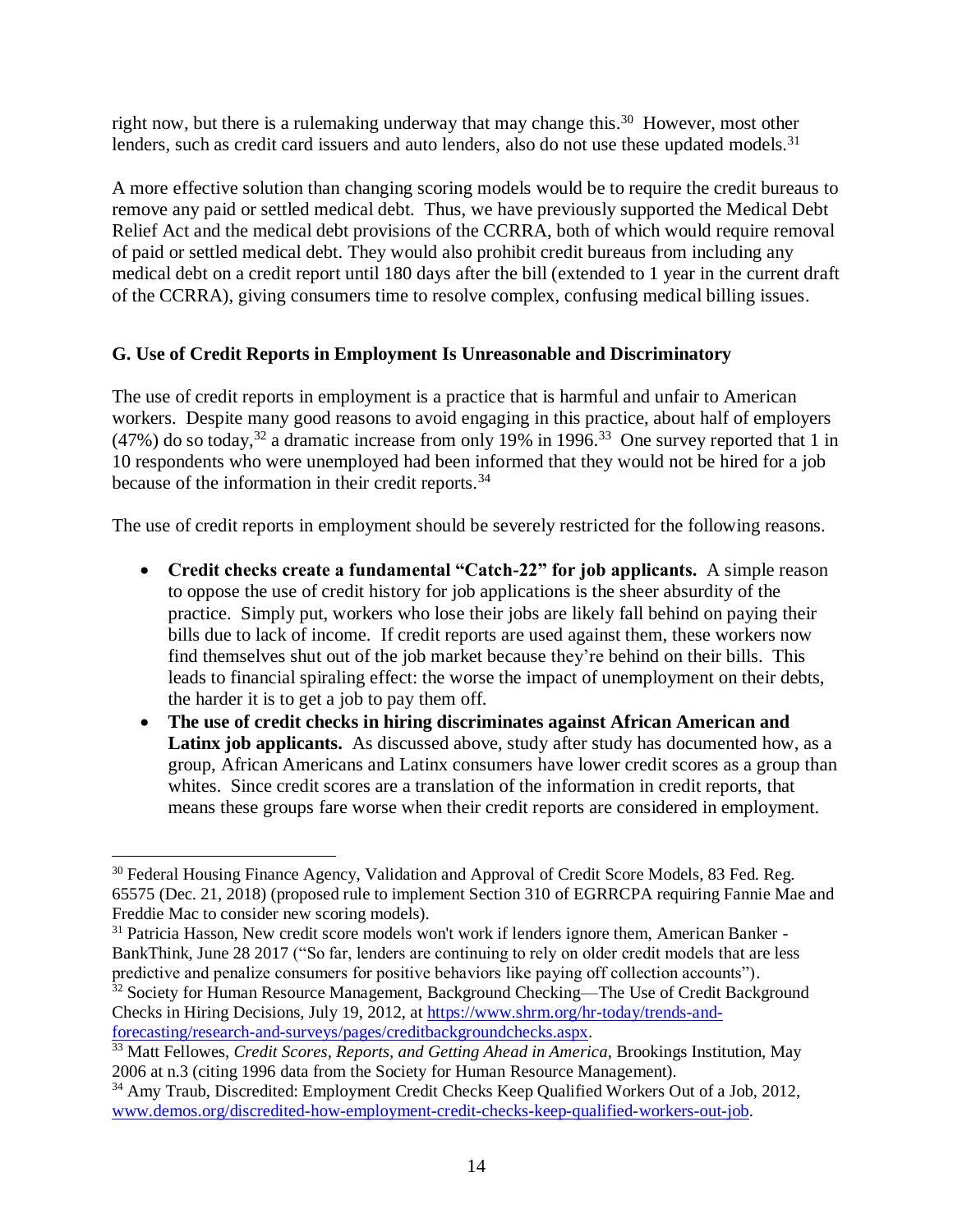- **Credit history does not predict job performance.** Credit reports were designed to predict the likelihood that consumers will miss a payment on a loan, not whether they will steal or behave irresponsibly in the workplace. The overwhelming weight of evidence is that people with impaired credit histories are *not* more likely to be bad employees or to steal from their employers. The earliest study on this issue concluded there is no correlation between credit history and an employee's job performance,  $35$  while a more recent study from 2011 also failed to find a link between low credit scores and theft or deviant behavior at work.<sup>36</sup>
- **As discussed in Section A, credit reports suffer from unacceptable rates of inaccuracy, especially for a purpose as important as use in employment.**

Fundamentally, the issue at stake is whether workers are fairly judged based on their ability to perform a job or whether they're discriminated against because of their credit history. Congress should ban the use of credit reports for employment purposes, with only very limited exceptions for a few specific job positions.

### **H. Conclusion**

 $\overline{a}$ 

American consumers deserve a credit reporting system that is accurate, fair, and just. Helping consumers obtain such a system also helps the American economy. To achieve these goals, Congress should:

1. Pass an updated version of the Comprehensive Consumer Credit Reporting Act (such as the draft currently being discussed) that includes:

- providing consumers with a right of appeal for credit reporting disputes;
- requiring stricter matching criteria or a CFPB rulemaking that imposes such criteria and establishes minimum procedures to ensure maximum possible accuracy;
- clarifying that the credit bureaus must devote sufficient resources and conduct independent analyses in disputes;
- providing consumers with a right to seek injunctive relief compelling credit bureaus to fix a credit report;
- shortening time limits for negative information to four years (seven years for bankruptcies);
- requiring the credit bureaus to remove any paid or settled medical debt and prohibiting them from including medical collections on credit reports until after one year from the bill;

<sup>35</sup> Jerry K. Palmer and Laura L. Koppes, *Further Investigation of Credit History as a Predictor of Employee Turnover*. Presentation to the American Psychological Society, 2003. *See also* Press Release, Society for Industrial and Organizational Psychology, Credit History Not a Good Predictor of Job Performance or Turnover, January 16, 2004, [http://www.newswise.com/articles/credit-history-not-a](http://www.newswise.com/articles/credit-history-not-a-good-predictor-of-job-performance-or-turnover)[good-predictor-of-job-performance-or-turnover](http://www.newswise.com/articles/credit-history-not-a-good-predictor-of-job-performance-or-turnover) (summarizing study by Drs. Palmer and Koppes).

<sup>36</sup> Jeremy B. Bernerth et al, *An Empirical Investigation of Dispositional Antecedents and Performance-Related Outcomes of Credit Scores*, Journal of Applied Psychology, Oct. 24, 2011.